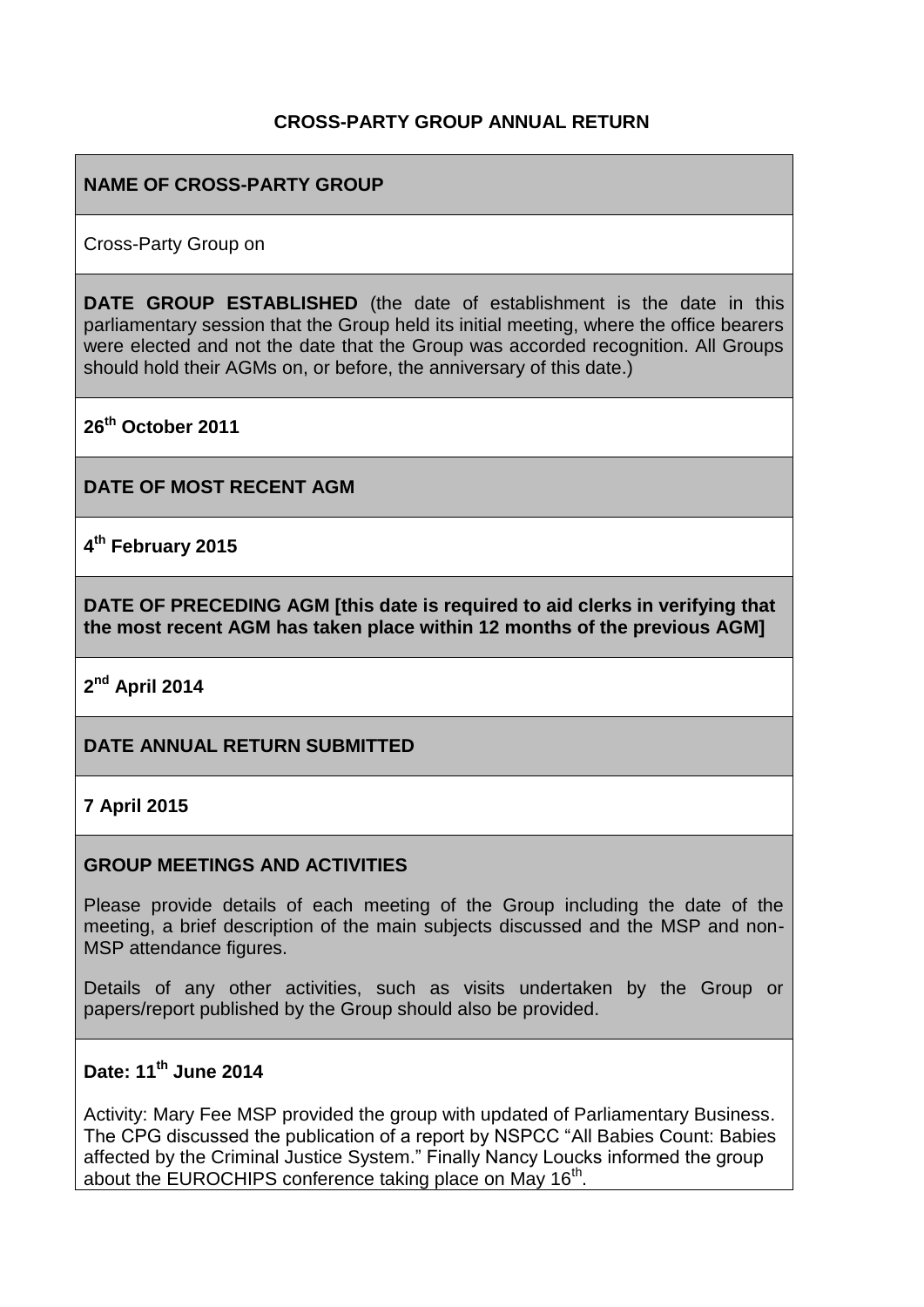Attendance: 3 MSPs/18 non-MSPs

# **Date: 13th August 2014**

Activities: Nancy Loucks gave an update on the EUROCHIPS conference held in May. Followed by a presentation and discussion Women in the CJS in Scotland

Attendance: 1 MSP/46 non-MSPs

Non-Constituted Meeting

## **Date: 2nd October 2014**

Activities: Q and A with Colin McConnell Chief Executive of SPS.

Attendance: 2 MSPs/15 non MSPs

# **Date: 3rd December 2014**

Activities: Mary Fee MSP gave an update on Parliamentary business followed by a Presentation and discussion on the Implications of Imprisonment on Families' Housing report by Sarah McHardy, Family Support Coordinator at Families Outside.

Attendance: 1 MSP/ 27 MSPs

Non-Constituted Meeting

## **Date: 4th February 2015**

Activities: AGM and election of office bearers. Followed by a discussion For Families, By Families, in which the CPG heard a presentation from families affected by imprisonment.

Attendance: 3 MSPs/ 25 Non-MSPs

## **MSP MEMBERS OF THE GROUP**

Please provide names and party designation of all MSP members of the Group.

Mary Fee MSP - Labour Richard Lyle MSP - SNP

Margaret McDougall MSP - Labour

Drew Smith MSP - Labour

Richard Simpson MSP - Labour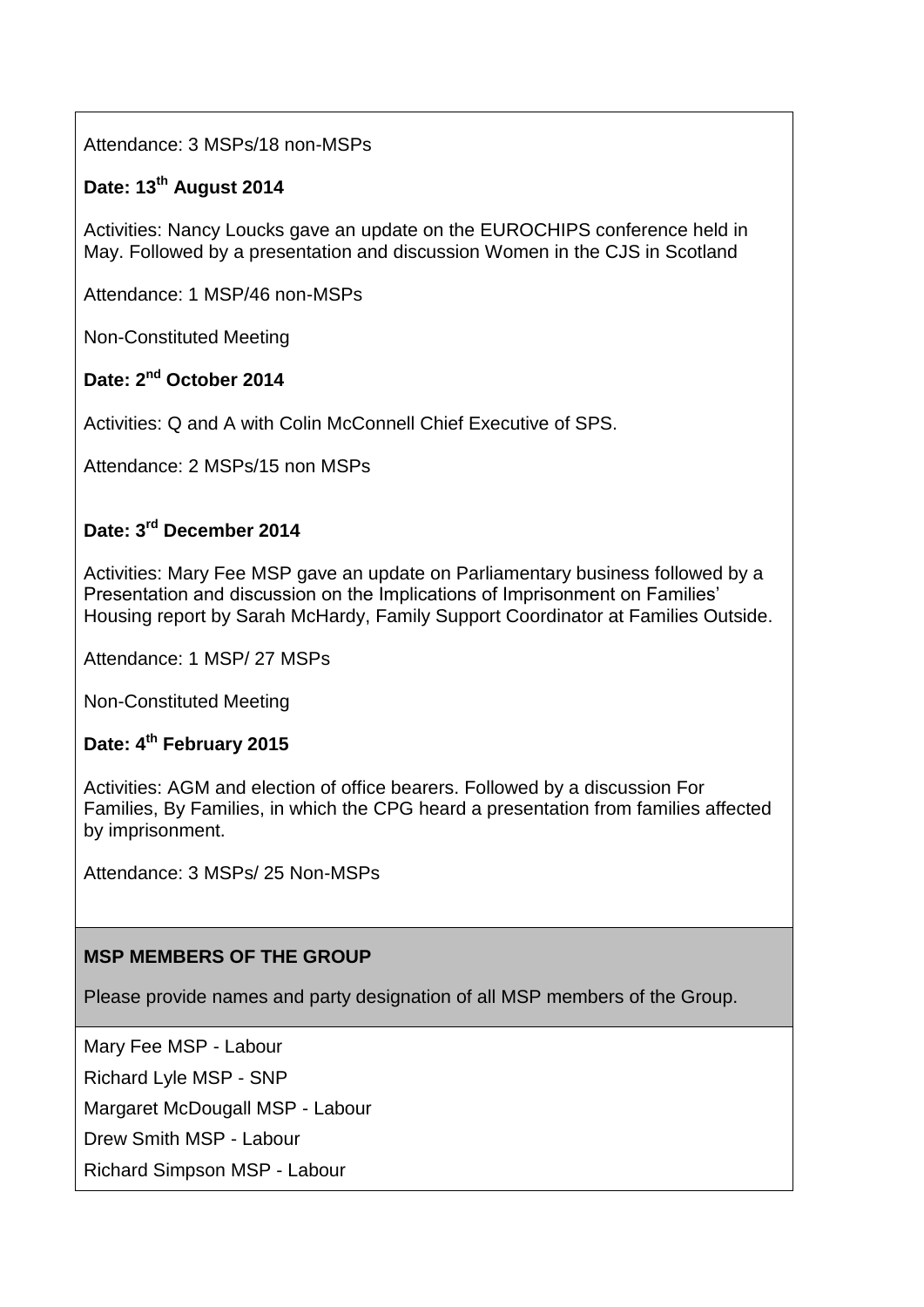Mary Scanlon MSP - Conservative

Kezia Dugdale MSP - Labour

Alison Johnstone MSP - Green

Jackie Baillie MSP - Labour

Stuart MacMillan MSP - SNP

## **NON-MSP MEMBERS OF THE GROUP**

For organisational members please provide only the name of the organisation, it is not necessary to provide the name(s) of individuals who may represent the organisation at meetings of the Group.

| Individuals   | Janice McGowan                                          |
|---------------|---------------------------------------------------------|
| Organisations | <b>Families Outside - Secretary</b>                     |
|               | <b>Aberlour Childcare Trust</b>                         |
|               | <b>Action For Children</b>                              |
|               | <b>ADSW</b>                                             |
|               | <b>Alcohol Focus Scotland</b>                           |
|               | Alternative to Violence Project                         |
|               | <b>Barlinnie</b>                                        |
|               | <b>Barnardos</b>                                        |
|               | <b>Barnardo's Scotland</b>                              |
|               | <b>Barnardos South Ayrshire Services</b>                |
|               | Caledonianyouth                                         |
|               | Care For The Family                                     |
|               | Children 1st                                            |
|               | <b>CHILDREN 1ST</b>                                     |
|               | Children and Families Department, The City of Edinburgh |
|               | Council                                                 |
|               | <b>Children in Scotland</b>                             |
|               | Children's 1st                                          |
|               | <b>CIE</b>                                              |
|               | Circle                                                  |
|               | Civil Legal Assistance Office                           |
|               | Cornerstone                                             |
|               | <b>Cornton Vale</b>                                     |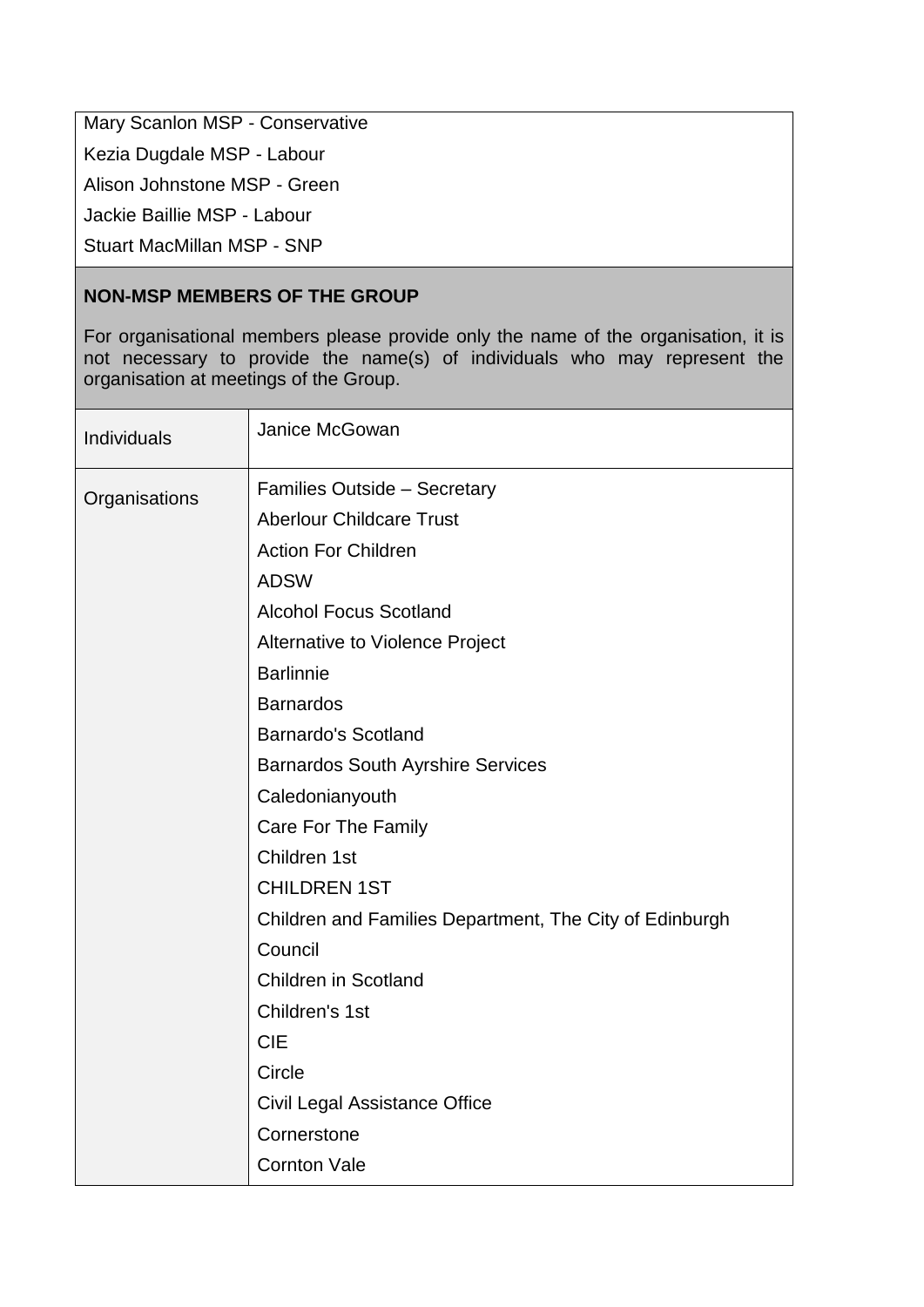| Crossreach                                           |
|------------------------------------------------------|
| Division of Clinical Psychology Scotland             |
| <b>Edinburgh Visiting Centre</b>                     |
| <b>Families Outside</b>                              |
| <b>Family Addiction Support Service</b>              |
| <b>Family Mediation Central Scotland</b>             |
| <b>Family Member</b>                                 |
| Fife & Forth Valley CJA                              |
| <b>Gateside Prison Greenock</b>                      |
| Glenochil                                            |
| <b>HMIP</b>                                          |
| <b>HMP Cornton Vale</b>                              |
| <b>HMP Edinburgh</b>                                 |
| <b>HMP Glenochil</b>                                 |
| <b>HMP Greenock</b>                                  |
| <b>HMP Perth Visiting Centre</b>                     |
| <b>HOPE</b>                                          |
| <b>Howard League Scotland</b>                        |
| Independent Consultant                               |
| Inside Out (CAB)                                     |
| Kibble Education and Care Centre                     |
| Lanarkshire CJA                                      |
| <b>Lighthouse Foundation</b>                         |
| <b>HMP Low Moss</b>                                  |
| <b>NHS Forth Valley</b>                              |
| <b>NHS Lothian</b>                                   |
| Northern Community Justice Authority                 |
| Offender Learning, Skills and Employability Services |
| The Howard League                                    |
| <b>Parkhead CAB</b>                                  |
| Perth                                                |
| Perth & Kinross Council                              |
| Perth (Volunteer) Glenochil (Joint Co-ordinator)     |
| <b>Pheonix Futures</b>                               |
| Place2be                                             |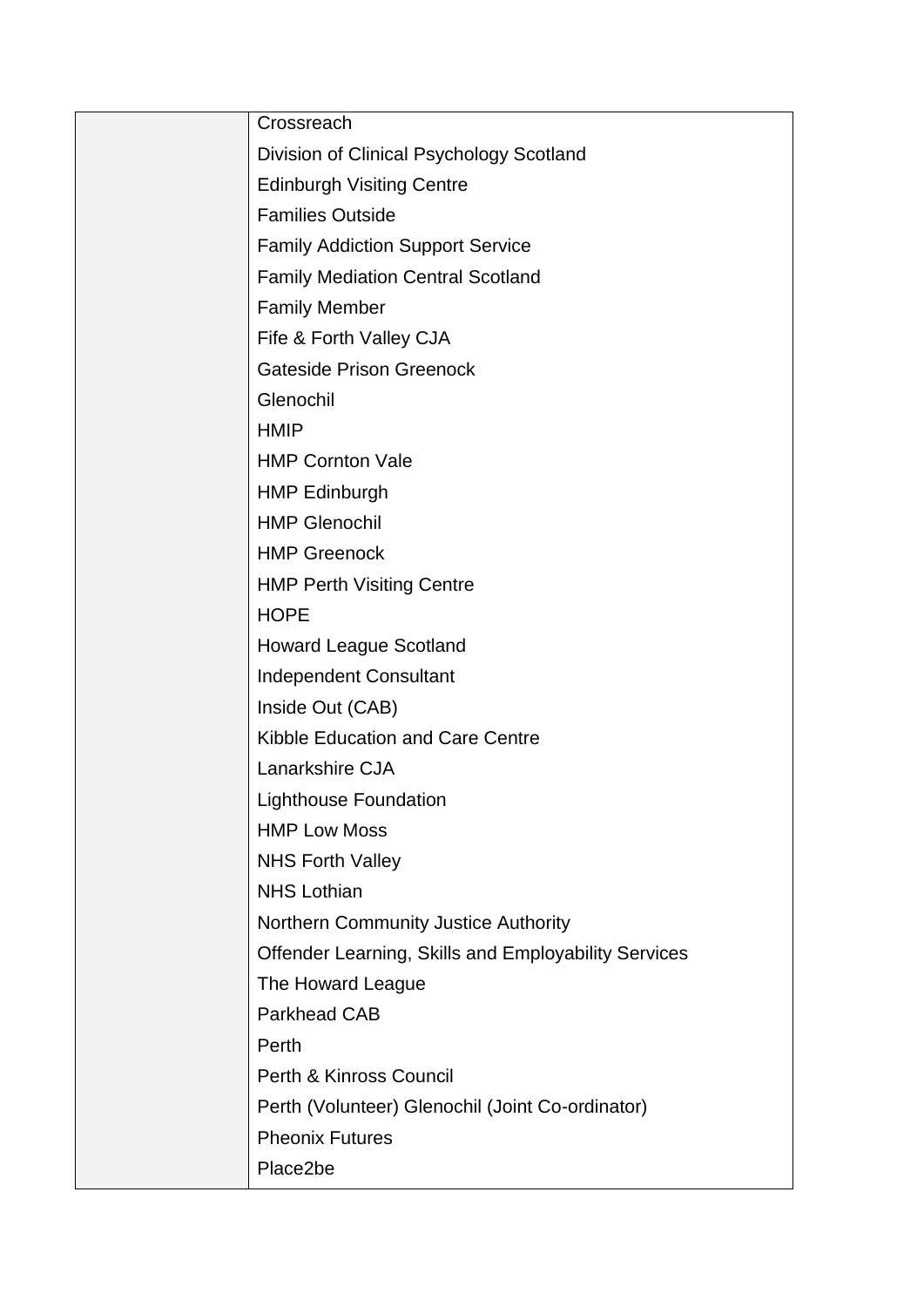| <b>Relationship Scotland</b>                   |
|------------------------------------------------|
| <b>Renfrewshire Council</b>                    |
| <b>SACRO</b>                                   |
| Sacro (Fife)                                   |
| <b>Samaritans</b>                              |
| Scottish Association of Social Work            |
| <b>Scottish Government</b>                     |
| <b>Scottish Government - Community Justice</b> |
| Scottish Pre-school Play                       |
| <b>SCSN</b>                                    |
| <b>SFAD</b>                                    |
| Soroptomists International Scotland            |
| South West Scotland CJA                        |
| <b>SPS</b>                                     |
| Stop it Now                                    |
| The Croft                                      |
| The Robertson Trust                            |
| The Salvation Army                             |
| <b>The Samaritans</b>                          |
| <b>Triple P</b>                                |
| <b>Turning Point Scotland</b>                  |
| University of Edinburgh                        |
| <b>University of Stirling</b>                  |
| <b>Violence Reduction Unit Scotland</b>        |
| Visiting Committee at HMYOI Polmont            |
| Vocal                                          |
|                                                |
|                                                |
|                                                |

# **GROUP OFFICE BEARERS**

Please provide names for all office bearers. The minimum requirement is that two of the office bearers are MSPs and one of these is Convener – beyond this it is a matter for the Group to decide upon the office bearers it wishes to have. It is permissible to have more than one individual elected to each office, for example, coconveners or multiple deputy conveners.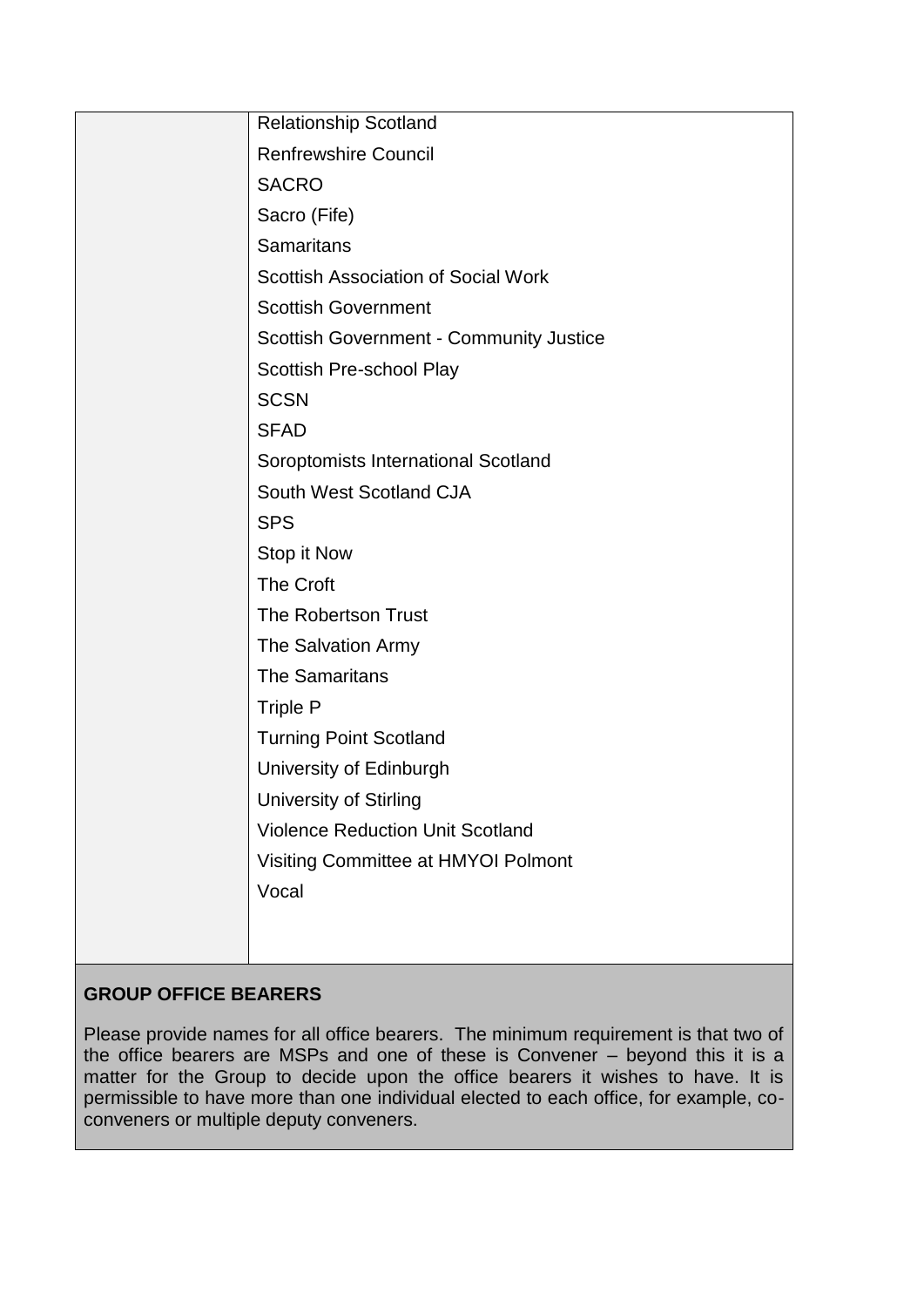| Convener               | Mary Fee MSP                                      |
|------------------------|---------------------------------------------------|
| <b>Deputy Convener</b> | <b>Richard Lyle MSP</b><br>Margaret McDougall MSP |
| Secretary              | <b>Families Outside</b>                           |
| <b>Treasurer</b>       | <b>NA</b>                                         |

### **FINANCIAL BENEFITS OR OTHER BENEFITS RECEIVED BY THE GROUP**

Please provide details of any financial or material benefit(s) received from a single source in a calendar year which has a value, either singly or cumulatively, of more than £500. This includes donations, gifts, hospitality or visits and material assistance such as secretariat support.

Details of material support should include the name of the individual providing support, the value of this support over the year, an estimate of the time spent providing this support and the name of the organisation that this individual is employed by / affiliated to in providing this support.

Groups should provide details of the date on which the benefit was received, the value of the benefit and a brief description of the benefit.

If the Group is not disclosing any financial information please tick the box to confirm that the Group has considered the support received, but concluded it totalled under the threshold for disclosure (£500).  $\big\vert_{\,\,\mathsf{x}}$ 

NA

## **SUBSCRIPTION CHARGED BY THE GROUP**

Please provide details of the amount charged and the purpose for which the subscription is intended to be used.

NA

# **CONVENER CONTACT DETAILS**

| Name          | Mary Fee MSP               |
|---------------|----------------------------|
|               | 4 St Mirren Street Paisley |
| Parliamentary |                            |